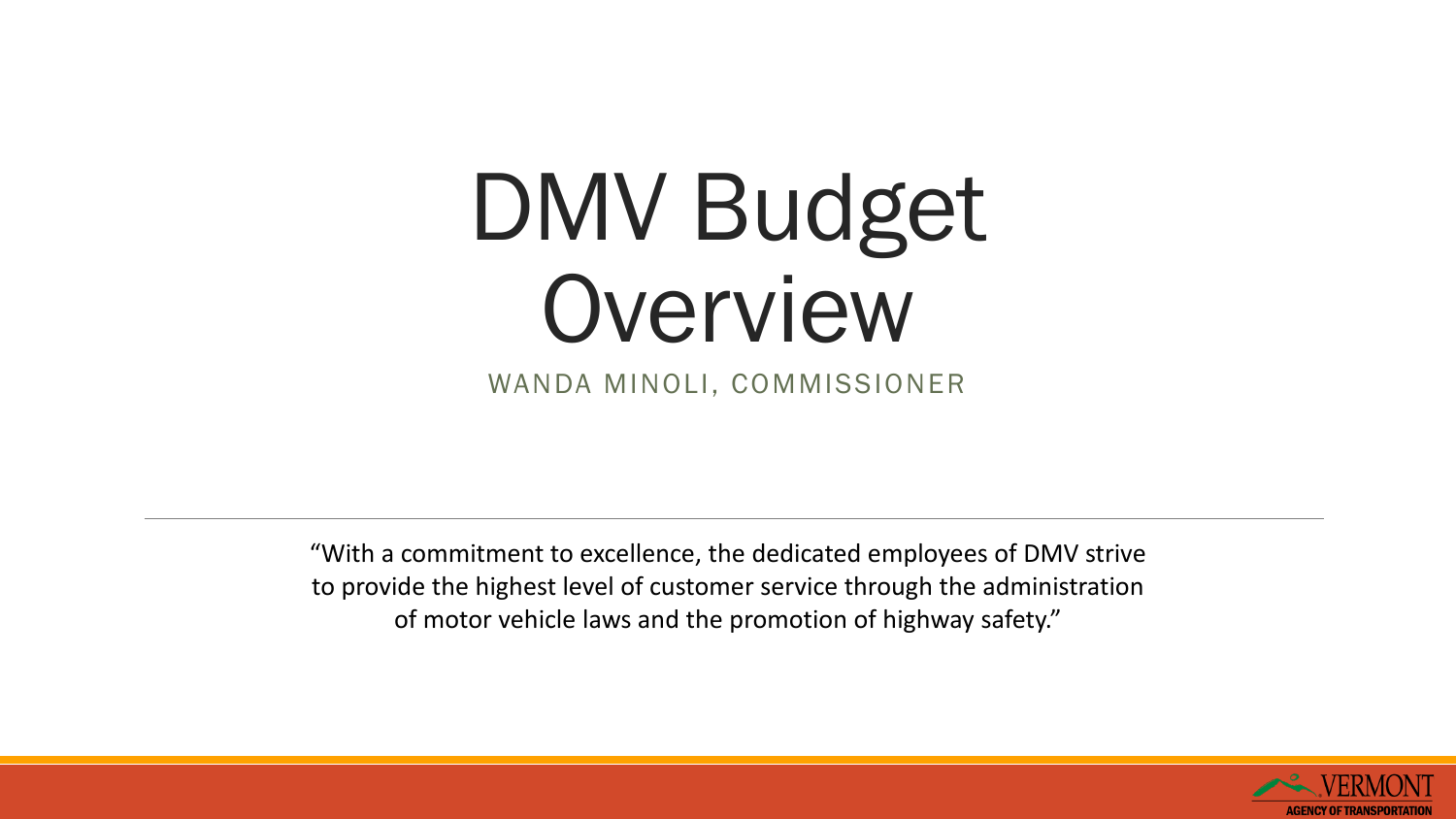#### Budgeted vs Actual Spending FY21

| <b>Budget Level</b>                                                                             |                             | FY21 Budget*     |                      | <b>FY21 Expenditures**</b> | % Spent   |               | <b>Remaining</b>                     |  |
|-------------------------------------------------------------------------------------------------|-----------------------------|------------------|----------------------|----------------------------|-----------|---------------|--------------------------------------|--|
| <b>Personal Services</b>                                                                        | $\boldsymbol{\hat{\phi}}$   | 23,500,038 \$    |                      | 12,877,248                 | $55\%$ \$ |               | 10,622,790                           |  |
| Payroll & Benefits                                                                              | \$                          | 20,022,038       | $\pmb{\mathfrak{P}}$ | 10,298,924                 | 51% \$    |               | 9,723,115                            |  |
| Contracts & 3rd Party Services                                                                  | $\frac{1}{2}$               | 3,478,000*       | $\frac{1}{2}$        | 2,578,325                  | 74%       |               | $\boldsymbol{\hat{\phi}}$<br>899,675 |  |
| <b>Operating Expenses</b>                                                                       | $\boldsymbol{\hat{\phi}}$   | 11,865,495       | $\sqrt{3}$           | 4,479,105                  | 38% \$    |               | 7,386,390                            |  |
| IT/Telecommunications<br><b>Services</b>                                                        | $\frac{1}{2}$               | 2,576,518        | $\frac{1}{2}$        | 416,649                    | 16% \$    |               | 2,159,869                            |  |
| Property, Maintenance &<br>Rental                                                               | \$                          | 1,975,226        | $\pmb{\mathfrak{P}}$ | 1,186,549                  | 60% \$    |               | 788,677                              |  |
| Equipment, Hardware,<br>Software                                                                | $\frac{1}{2}$               | 856,930          | $\frac{1}{2}$        | 135,753                    | 16% \$    |               | 721,177                              |  |
| <b>General Operating/Supplies</b>                                                               | $\boldsymbol{\updownarrow}$ | 424,850          | $\frac{1}{2}$        | 184,145                    | 43% \$    |               | 240,705                              |  |
| <b>Travel</b>                                                                                   | $\frac{1}{2}$               | 110,100          | $\frac{1}{2}$        | 11,653                     | 11%       | $\frac{1}{2}$ | 98,447                               |  |
| <b>Other Purchased Services</b>                                                                 | $\boldsymbol{\updownarrow}$ | 4,135,074        | $\pmb{\mathfrak{P}}$ | 1,343,083                  | 32%       | $\frac{1}{2}$ | 2,791,991                            |  |
| <b>Other Operating Expenses</b>                                                                 | $\frac{1}{2}$               | 1,786,797        | $\frac{1}{2}$        | 1,201,272                  | 67%       | $\frac{1}{2}$ | 585,525                              |  |
| <b>Totals</b>                                                                                   | $\boldsymbol{\hat{\phi}}$   | $35,365,533*$ \$ |                      | 17,356,353                 | 49% \$    |               | 18,009,180                           |  |
| *Includes Carry Forward of \$1,020,000 for AVIP Settlement<br>**Expenditures through 12/31/2020 |                             |                  |                      |                            |           |               |                                      |  |

FY21 Reinstated Budget "As Passed" - \$34,345,533

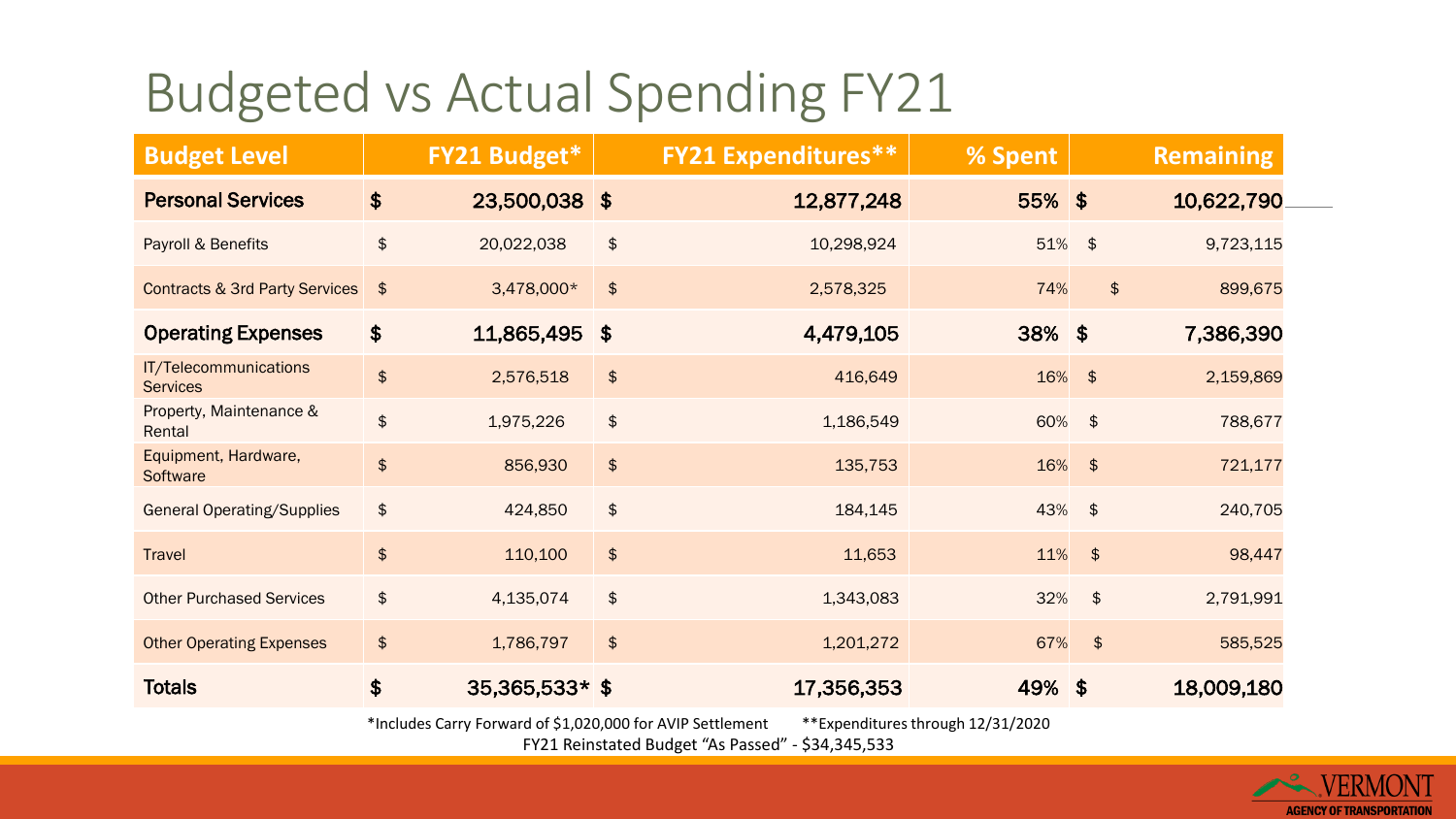### State Transportation Fund Sources - FY22

Source - January 2021 Economic Review and Revenue Forecast Update



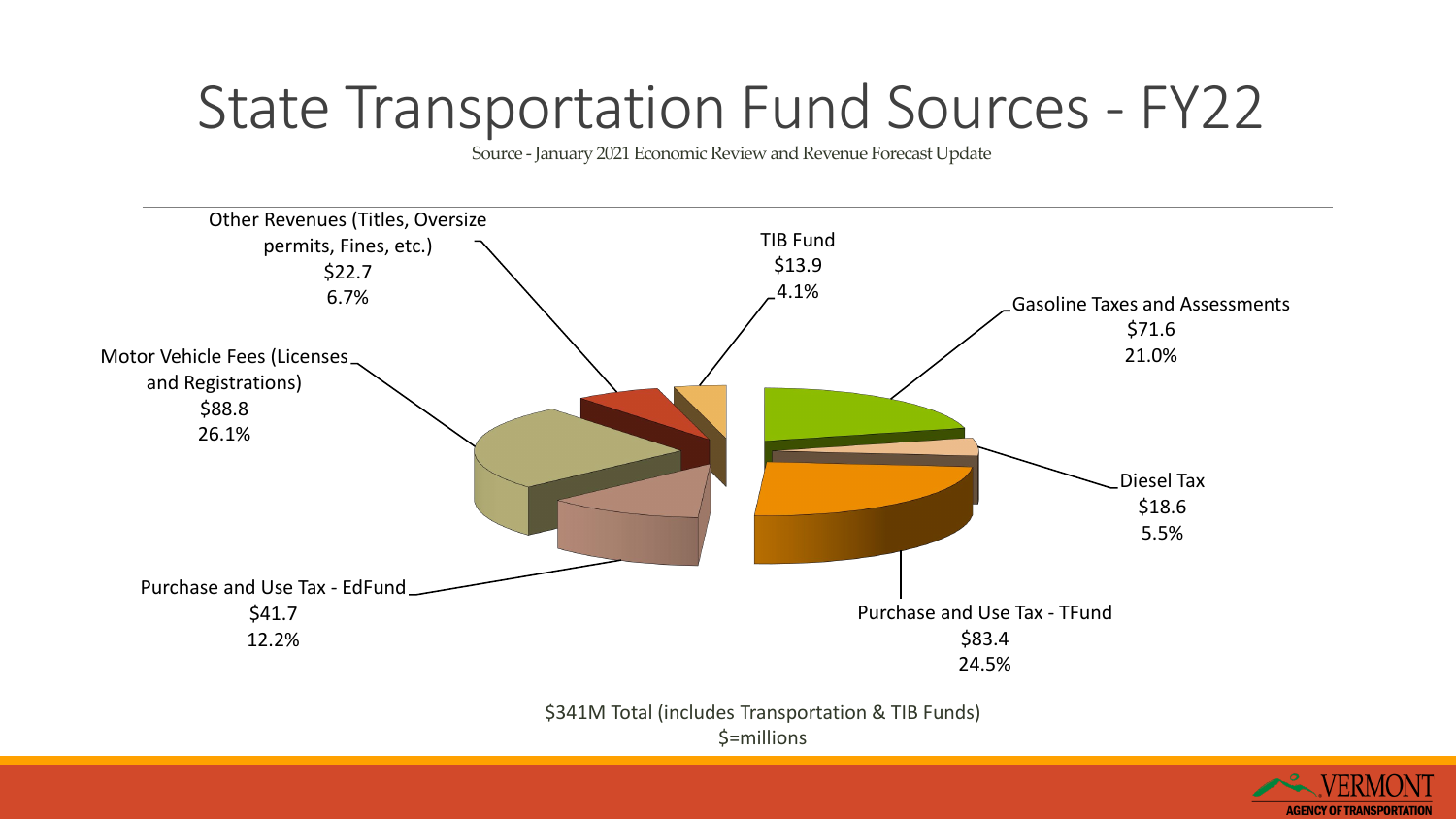## Governor's Recommended Budget FY22

The FY22 proposed budget maintains the current level of service. This essential maintenance budget helps ensure the continuation of DMV services and offerings at all current locations.



 $\blacksquare$  Transportation Fund  $\blacksquare$  Federal  $\blacksquare$  Inter-Departmental

Federal funds breakdown:

- Federal Highway Administration \$137,500
- Motor Carrier Safety Assistance Program \$1.5M
- DMV will collect an estimated \$341M in taxes and fees in FY2022
- Increase in overall budget of \$1.6M (4.7%)
- Increase driven by:
	- \$430,000 increase in Salaries and Wages; reflects contractual and other salary increases
	- \$731,000 increase in Fringe Benefits; reflects increased costs of benefits (largely due to Retirement rate impact)
	- \$400,000 increase cost of mail processing and banking service charges
	- \$500,000 enhanced customer service improvements
- Includes \$1.75M for IT projects and ongoing maintenance
	- Down \$500k from \$2.25M in FY21
	- Reductions driven by completion of new commercial vehicle enforcement & safety systems
	- New Automated Testing System scheduled for implementation in FY22 \$600K